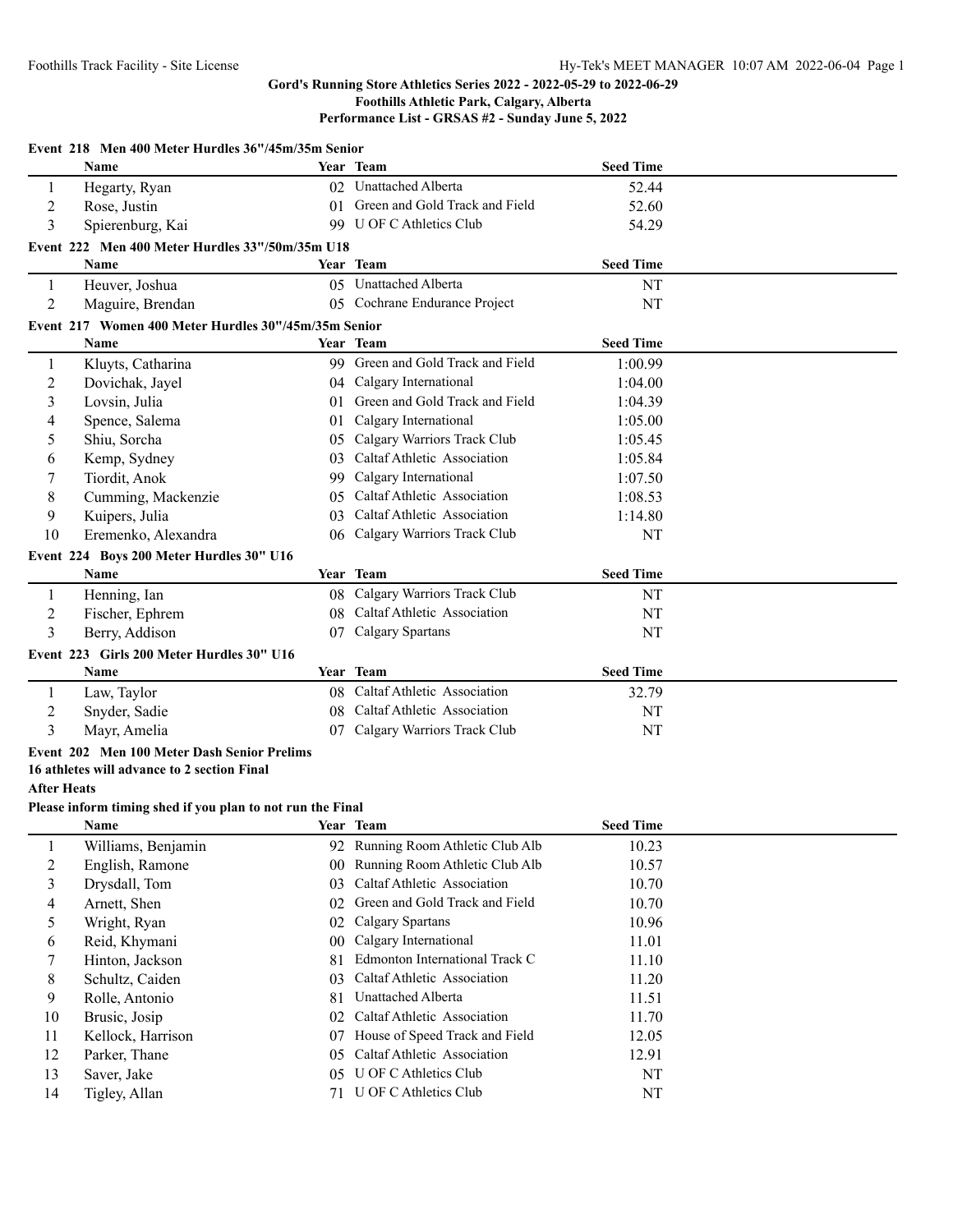### **Gord's Running Store Athletics Series 2022 - 2022-05-29 to 2022-06-29**

## **Foothills Athletic Park, Calgary, Alberta**

## **Performance List - GRSAS #2 - Sunday June 5, 2022**

### **Event 202 ... (Men 100 Meter Dash Senior Prelims)**

|    | <b>Name</b>      | Year Team                      | <b>Seed Time</b> |    |
|----|------------------|--------------------------------|------------------|----|
| 15 | Gao, Felix       | 06 U OF C Athletics Club       |                  | NT |
| 16 | Omar, Faddy      | 89 Unattached Alberta          |                  | NT |
| 17 | Abdalla, Youssef | 04 Caltaf Athletic Association |                  | NT |
| 18 | Adesegun, David  | 99 Caltaf Athletic Association |                  | NT |
| 19 | Sawatzky, Jake   | 01 Calgary Spartans            |                  | NT |
| 20 | Magdich, Frankie | 05 Caltaf Athletic Association |                  | NT |
| 21 | Sandy, Ryan      | 06 Caltaf Athletic Association |                  | NT |
| 22 | Burey, Benjamin  | 00 Caltaf Athletic Association |                  | NT |
|    |                  |                                |                  |    |

## **Event 201 Women 100 Meter Dash Senior Prelims**

**16 athletes will advance to 2 section Final**

### **After Heats**

**Please inform timing shed if you plan to not run the Final**

|                | <b>Name</b>                        |    | Year Team                      | <b>Seed Time</b> |  |
|----------------|------------------------------------|----|--------------------------------|------------------|--|
| 1              | Bodah, Mosetta                     | 01 | Capital City Track Club        | 12.50            |  |
| $\overline{c}$ | Santema, Helana                    | 01 | House of Speed Track and Field | 12.51            |  |
| 3              | Gilmore, Quinn                     | 98 | Capital City Track Club        | 12.61            |  |
| 4              | Parnetta, Emma                     | 05 | Calgary International          | 12.90            |  |
| 5              | Ewa, Elisabeth                     | 05 | Caltaf Athletic Association    | 13.03            |  |
| 6              | Nwoye, Stephanie                   | 05 | Caltaf Athletic Association    | 13.12            |  |
| $\tau$         | Pachet, Leah                       | 05 | Caltaf Athletic Association    | 13.27            |  |
| $\,$ 8 $\,$    | Vergie, Hannah                     | 06 | Caltaf Athletic Association    | 13.38            |  |
| 9              | Hausermann, Megan                  | 05 | Caltaf Athletic Association    | 13.82            |  |
| 10             | Woodard, Kelsey                    | 06 | Caltaf Athletic Association    | 13.82            |  |
| 11             | Cha, Amelia                        | 05 | Caltaf Athletic Association    | 13.88            |  |
| 12             | Bruce, Mackenzie                   | 05 | Calgary Spartans               | 14.23            |  |
| 13             | %Rissling, Tianna                  | 93 | Caltaf Athletic Association    | 14.48            |  |
| 14             | Penny, Julia                       | 06 | Caltaf Athletic Association    | 14.48            |  |
| 15             | Artry, Keziah                      | 06 | U OF C Athletics Club          | $\rm{NT}$        |  |
| 16             | Jensen, Jaiden                     |    | 02 U OF C Athletics Club       | NT               |  |
| 17             | Adams, Mercedes                    |    | 04 U OF C Athletics Club       | $\rm{NT}$        |  |
| 18             | Stilman, Shani                     | 69 | Calgary Spartans               | NT               |  |
| 19             | Kretzer, Megan                     |    | 94 U OF C Athletics Club       | NT               |  |
| 20             | Okikiolu, Bisi                     | 03 | Caltaf Athletic Association    | NT               |  |
| 21             | Tang, Emma                         | 06 | Caltaf Athletic Association    | $\rm{NT}$        |  |
| 22             | Dominick, Crista                   | 73 | Calgary Spartans               | NT               |  |
| 23             | Sharma, Lily                       | 06 | Calgary Spartans               | $\rm{NT}$        |  |
|                | Event 204 Boys 100 Meter Dash U16  |    |                                |                  |  |
|                | Name                               |    | Year Team                      | <b>Seed Time</b> |  |
| $\mathbf{1}$   | Serezlis Bracoviche, Nicolas       | 08 | Calgary International          | 11.20            |  |
| $\overline{2}$ | Stahl, Cameron                     | 08 | Caltaf Athletic Association    | 13.77            |  |
| 3              | Warne, Hudson                      | 08 | Caltaf Athletic Association    | NT               |  |
| 4              | Heuver, Nathan                     | 07 | Unattached Alberta             | $\rm{NT}$        |  |
| 5              | Daradich, Talan                    | 08 | Caltaf Athletic Association    | $\rm{NT}$        |  |
|                | Event 203 Girls 100 Meter Dash U16 |    |                                |                  |  |
|                | Name                               |    | Year Team                      | <b>Seed Time</b> |  |
| $\mathbf{1}$   | Hamilton, Kaleigh                  | 07 | Calgary Spartans               | 12.79            |  |
| $\overline{2}$ | Snyder, Sadie                      | 08 | Caltaf Athletic Association    | 13.65            |  |
| 3              | Harding, Shayla                    | 08 | Calgary Warriors Track Club    | 13.66            |  |
| 4              | Jenkins, Jesse                     | 07 | Caltaf Athletic Association    | 14.20            |  |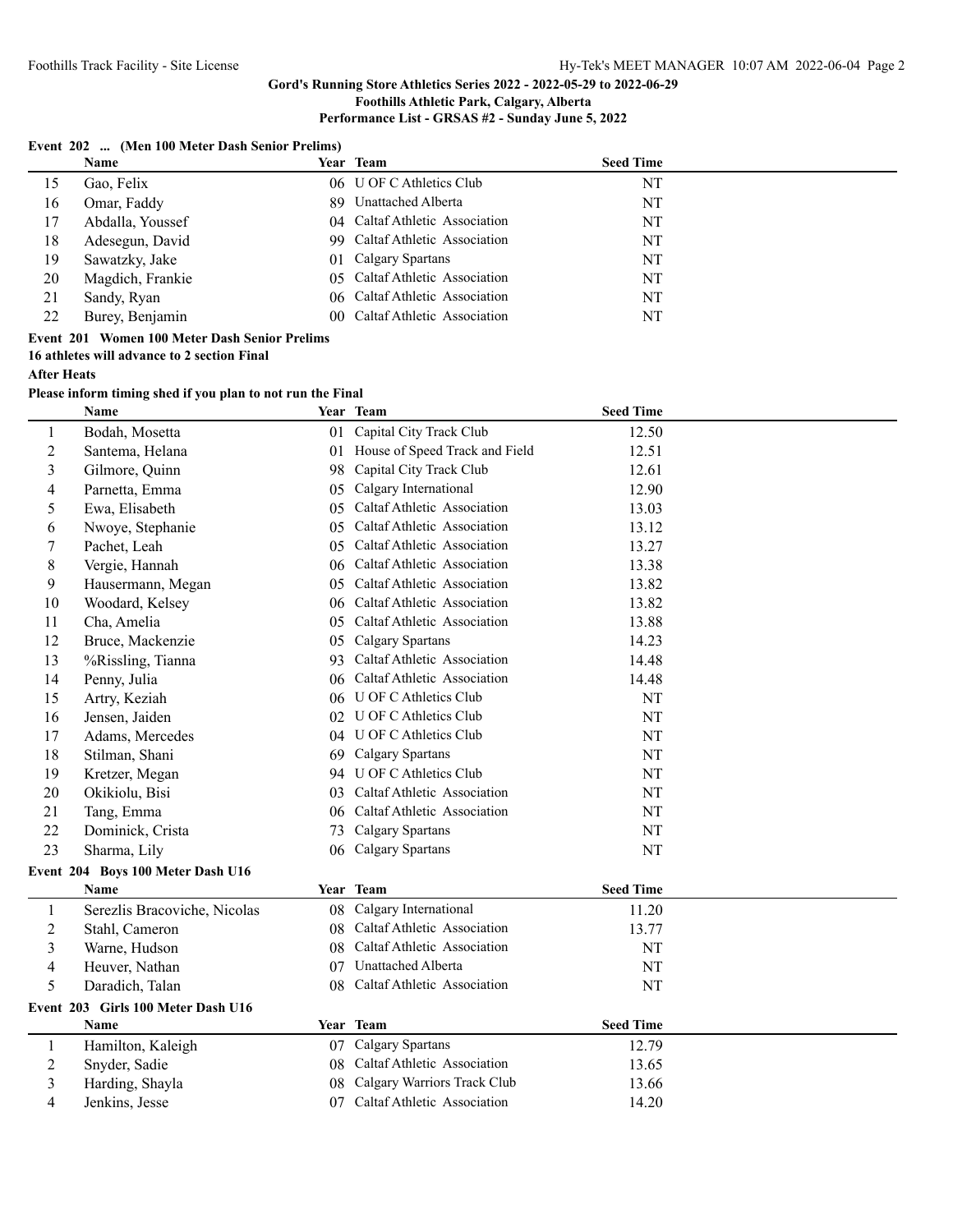# **Performance List - GRSAS #2 - Sunday June 5, 2022**

## **Event 203 ... (Girls 100 Meter Dash U16)**

|                | Name                                  |     | Year Team                      | <b>Seed Time</b> |  |
|----------------|---------------------------------------|-----|--------------------------------|------------------|--|
| 5              | Olanrewaju, Zaria                     |     | 07 Calgary Spartans            | 14.22            |  |
| 6              | Pfaff, Giada                          |     | 07 Calgary Spartans            | 14.38            |  |
| 7              | Yonin, Taylor                         | 08  | Caltaf Athletic Association    | 15.20            |  |
| $\,8\,$        | Alicia, Mayala                        | 07  | Caltaf Athletic Association    | NT               |  |
| 9              | Law, Taylor                           | 08  | Caltaf Athletic Association    | NT               |  |
| 10             | Phippen, Mya                          | 07  | <b>Calgary Spartans</b>        | NT               |  |
| 11             | Okemakinde, Elizabeth                 | 09  | Calgary Spartans               | NT               |  |
| 12             | Fleming, Alina                        | 07  | Calgary Warriors Track Club    | NT               |  |
| 13             | Eremenko, Samantha                    | 08  | Calgary Warriors Track Club    | NT               |  |
|                | Event 210 Men 1500 Meter Run Senior   |     |                                |                  |  |
|                | Name                                  |     | Year Team                      | <b>Seed Time</b> |  |
| $\mathbf{1}$   | Thiessen, Maximus                     |     | 00 U OF C Athletics Club       | 3:55.00          |  |
| $\overline{c}$ | Kuipers, Anton                        |     | 01 Caltaf Athletic Association | 3:56.37          |  |
| 3              | Szucs, Daniel                         |     | 00 Unattached Alberta          | 4:01.76          |  |
| 4              | York, Skyler                          |     | 01 Unattached Alberta          | 4:02.00          |  |
| 5              | Bure, Kajela                          |     | 02 U OF C Athletics Club       | 4:09.00          |  |
| 6              | Carlson, Andrew                       |     | 04 U OF C Athletics Club       | 4:09.00          |  |
| 7              | Shannon, Tyson                        |     | 04 U OF C Athletics Club       | 4:14.00          |  |
| $\,8\,$        | Bouma, Phoenix                        |     | 03 U OF C Athletics Club       | 4:15.57          |  |
| 9              | White-Gloria, Chris                   |     | 96 U OF C Athletics Club       | 4:17.76          |  |
| 10             | Robitaille, Jesse Aaron               | 99. | Calgary Warriors Track Club    | 4:20.84          |  |
| 11             | Stratmoen, Alexander                  | 03  | Calgary Warriors Track Club    | 4:28.77          |  |
| 12             | Galea, Matthew                        | 93  | Unattached Alberta             | 4:35.00          |  |
| 13             | Maguire, Brendan                      | 05  | Cochrane Endurance Project     | 4:40.51          |  |
| 14             | Bellehumeur, Evan                     | 05  | Calgary Warriors Track Club    | 4:40.69          |  |
| 15             | Heuver, Joshua                        | 05  | Unattached Alberta             | 4:43.00          |  |
| 16             | Verbeek, Mauritz                      | 06  | Cochrane Endurance Project     | 4:57.00          |  |
| 17             | Cote, Branson                         |     | 06 Cochrane Endurance Project  | 5:02.00          |  |
| 18             | Kirk, Wyatt                           |     | 06 Cochrane Endurance Project  | NT               |  |
| 19             | Lee, Sean                             | 05  | Calgary Warriors Track Club    | NT               |  |
|                | Event 209 Women 1500 Meter Run Senior |     |                                |                  |  |
|                | Name                                  |     | Year Team                      | <b>Seed Time</b> |  |
| $\mathbf{1}$   | Hufsmith, Courtney                    |     | 98 U OF C Athletics Club       | 4:30.37          |  |
| $\sqrt{2}$     | Nowicki, Sophia                       |     | 99 Cochrane Endurance Project  | 4:38.00          |  |
| 3              | McHugh, Rianne                        |     | 92 U OF C Athletics Club       | 4:40.12          |  |
| 4              | Kaiser, Jessica                       |     | 87 Cochrane Endurance Project  | 4:43.00          |  |
| 5              | Cook, Grace                           |     | 01 U OF C Athletics Club       | 4:43.16          |  |
| 6              | Kryschuk, Lauren                      |     | 98 Caltaf Athletic Association | 4:49.89          |  |
| 7              | Wiebe, Janelle                        |     | 99 U OF C Athletics Club       | 4:50.00          |  |
| $\,8\,$        | Paterson, Rhian                       |     | 00 U OF C Athletics Club       | 4:50.00          |  |
| 9              | Chehowy, Kathryn                      |     | 98 Caltaf Athletic Association | 4:50.00          |  |
| 10             | Ukrainetz, Kate                       |     | 00 Caltaf Athletic Association | 5:03.00          |  |
| 11             | Castillo, Eloisa                      | 05  | Caltaf Athletic Association    | 5:15.00          |  |
| 12             | Gentile, Lily                         | 01  | <b>U OF C Athletics Club</b>   | 5:15.00          |  |
| 13             | Michel, Katrina                       |     | 04 Unattached Alberta          | NT               |  |
| 14             | Stilman, Shani                        | 69  | <b>Calgary Spartans</b>        | NT               |  |
| 15             | Bernard, Maria                        |     | 93 U OF C Athletics Club       | $\rm{NT}$        |  |
|                |                                       |     |                                |                  |  |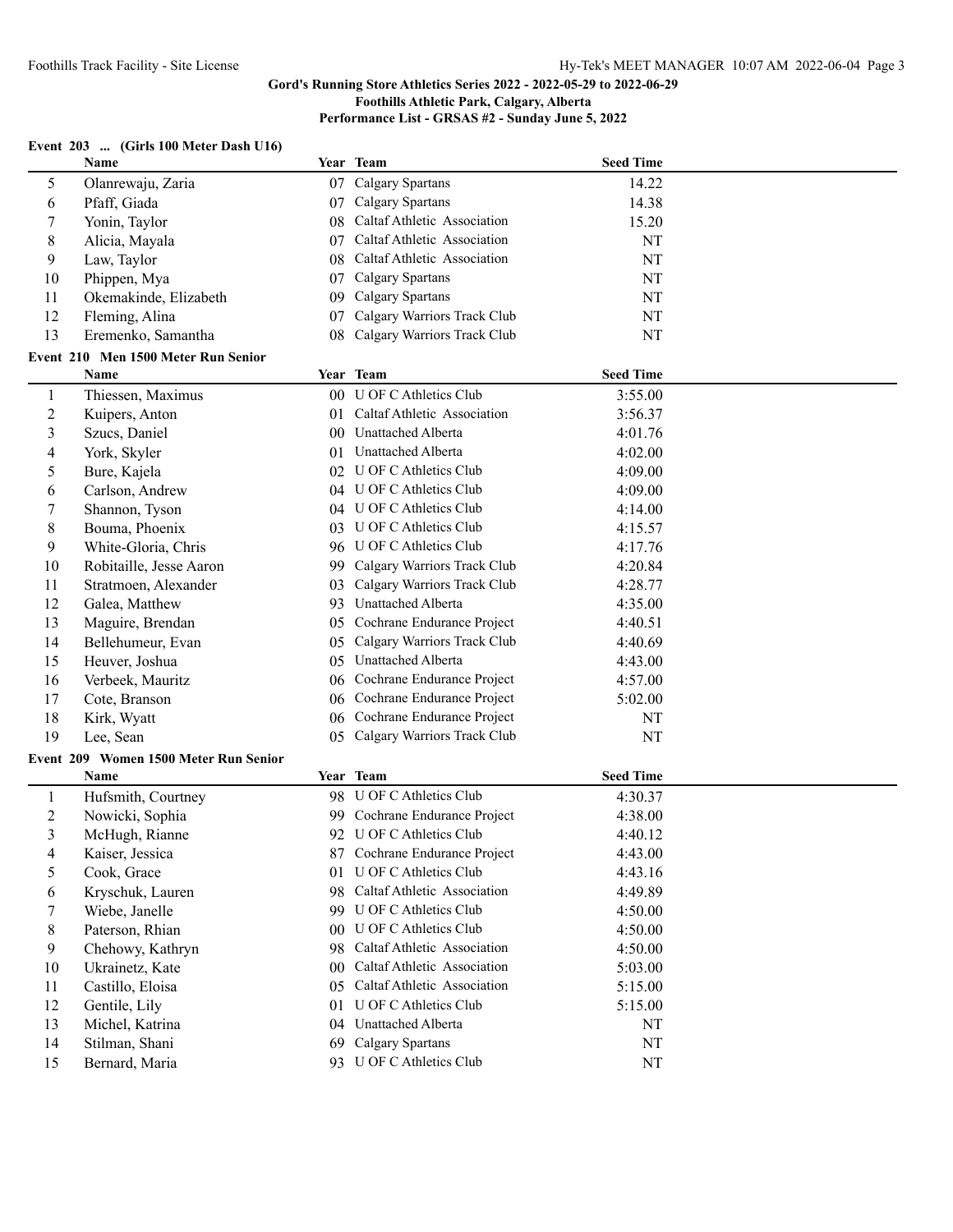**Performance List - GRSAS #2 - Sunday June 5, 2022**

## **Event 216 Boys 1200 Meter Run U16**

|                | Name                                   |                 | Year Team                                                        | <b>Seed Time</b> |  |
|----------------|----------------------------------------|-----------------|------------------------------------------------------------------|------------------|--|
| 1              | Weber, Mack                            | 07              | Caltaf Athletic Association                                      | 3:31.85          |  |
| $\overline{c}$ | Stephenson, Oakley                     | 07              | Calgary Spartans                                                 | 3:42.00          |  |
| 3              | Sollitt, Raimo                         | 07              | Cochrane Endurance Project                                       | 3:49.51          |  |
| 4              | Skilnick, Samuel                       | 08              | <b>Calgary Spartans</b>                                          | 3:51.00          |  |
| 5              | Perez, Ethan                           | 07              | Caltaf Athletic Association                                      | NT               |  |
| 6              | Heuver, Noah                           | 08              | <b>Unattached Alberta</b>                                        | NT               |  |
| 7              | Forero-Tarazona, Gabriel               |                 | 07 Caltaf Athletic Association                                   | NT               |  |
| $\,$ 8 $\,$    | McCormack, Christian                   |                 | 07 Calgary Spartans                                              | NT               |  |
| 9              | Kuipers, Gerrit                        |                 | 07 Caltaf Athletic Association                                   | NT               |  |
|                | Event 215 Girls 1200 Meter Run U16     |                 |                                                                  |                  |  |
|                | Name                                   |                 | Year Team                                                        | <b>Seed Time</b> |  |
| $\mathbf{1}$   | Browne, Lillianna                      |                 | 08 Calgary Warriors Track Club                                   | 3:56.38          |  |
| $\overline{c}$ | Marquardt, Ciara                       |                 | 07 Calgary Spartans                                              | 3:56.68          |  |
| 3              | Causton, Bromley                       |                 | 08 Caltaf Athletic Association                                   | 4:05.95          |  |
| 4              | Macmillan, Catriona                    | 07              | Caltaf Athletic Association                                      | 4:13.62          |  |
| 5              | Govender, Lucy                         | 08              | Caltaf Athletic Association                                      | 4:15.57          |  |
| 6              | Kirk, Mila                             | 07              | Cochrane Endurance Project                                       | 4:21.23          |  |
| 7              | Barlow, Ellie                          | 07              | Cochrane Endurance Project                                       | 4:33.53          |  |
| $\,8\,$        | Toledo, Nathalie                       | 07              | <b>U OF C Athletics Club</b>                                     | NT               |  |
| 9              | Watson, Jadyn                          | 08              | Caltaf Athletic Association                                      | NT               |  |
| 10             | Fernandez, Mira                        | 08              | Calgary Spartans                                                 | NT               |  |
|                | Event 206 Men 400 Meter Dash Senior    |                 |                                                                  |                  |  |
|                | Name                                   |                 | Year Team                                                        | <b>Seed Time</b> |  |
| $\mathbf{1}$   | Li, Joshua                             |                 | 98 Green and Gold Track and Field                                | 48.11            |  |
| $\overline{c}$ | Stephen, Brent                         |                 | 96 Caltaf Athletic Association                                   | 48.19            |  |
| 3              | Schultz, Caiden                        | 03              | Caltaf Athletic Association                                      | 50.20            |  |
| 4              | Stewart, Michael                       | 00 <sup>°</sup> | U OF C Athletics Club                                            | 51.14            |  |
| 5              | Zuchotzki, Devon                       | 02              | Calgary Spartans                                                 | 51.30            |  |
| 6              | Mahan, Lachlan                         | 02              | U OF C Athletics Club                                            | 52.00            |  |
| 7              | Rajpoot, Danyal                        |                 | 02 U OF C Athletics Club                                         | 52.29            |  |
| 8              | Eremiokhale, Jeffrey                   |                 | 05 Calgary International                                         | 52.50            |  |
| 9              | Burey, Benjamin                        | 00 <sup>1</sup> | Caltaf Athletic Association                                      | 52.62            |  |
| 10             | Shedd, Maxwell                         |                 | 02 U OF C Athletics Club                                         | 55.00            |  |
| 11             | Undheim, Martin                        |                 | 02 Caltaf Athletic Association                                   | 55.08            |  |
| 12             | Cook, Aidan                            |                 | 02 U OF C Athletics Club                                         | 55.19            |  |
| 13             | Lively, James                          |                 | 01 U OF C Athletics Club                                         | 56.00            |  |
| 14             | Grinder, Luke                          | 73              | Calgary Spartans                                                 | 1:00.00          |  |
| 15             | Jones, Caden                           | 06              | Cochrane Endurance Project                                       | 1:02.00          |  |
| 16             | Stratmoen, Alexander                   | 03              | Calgary Warriors Track Club                                      | 4:28.77          |  |
| 17             | Hewson, Bill                           | 57              | Calgary Spartans                                                 | NT               |  |
| 18             | Kirk, Wyatt                            | 06              | Cochrane Endurance Project                                       | NT               |  |
| 19             | Cote, Branson                          | 06              | Cochrane Endurance Project                                       | NT               |  |
| 20             | Sandy, Ryan                            |                 | 06 Caltaf Athletic Association                                   | NT               |  |
|                | Event 205 Women 400 Meter Dash Senior  |                 |                                                                  |                  |  |
|                | Name                                   |                 | Year Team                                                        | <b>Seed Time</b> |  |
| $\mathbf{1}$   | Browne, Madeleine                      |                 | 98 U OF C Athletics Club                                         | 57.97            |  |
| $\overline{c}$ | McHugh, Rianne                         |                 | 92 U OF C Athletics Club                                         | 58.00            |  |
|                |                                        |                 |                                                                  |                  |  |
|                |                                        |                 |                                                                  |                  |  |
| 3<br>4         | Sinnatamby, Tristan<br>Okuboyejo, Tise | 00 <sup>°</sup> | Green and Gold Track and Field<br>06 Calgary Warriors Track Club | 58.50<br>1:00.02 |  |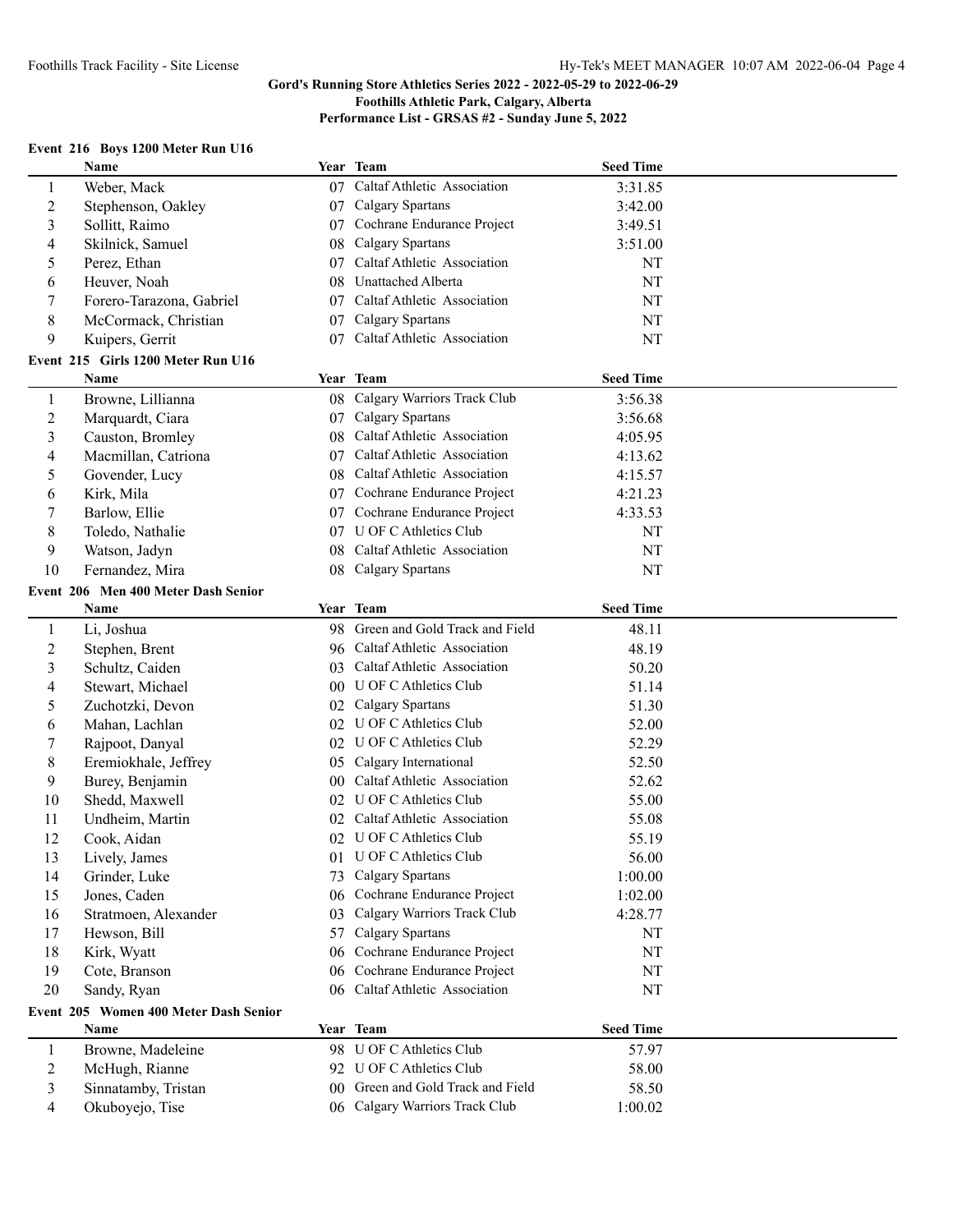### **Gord's Running Store Athletics Series 2022 - 2022-05-29 to 2022-06-29**

### **Foothills Athletic Park, Calgary, Alberta**

## **Performance List - GRSAS #2 - Sunday June 5, 2022**

## **Event 205 ... (Women 400 Meter Dash Senior)**

|                | Name                                |                 | Year Team                      | <b>Seed Time</b> |  |
|----------------|-------------------------------------|-----------------|--------------------------------|------------------|--|
| 5              | Reyes, Tatiana                      | 07              | House of Speed Track and Field | 1:00.04          |  |
| 6              | Nowicki, Sophia                     | 99              | Cochrane Endurance Project     | 1:01.00          |  |
| 7              | Khalid, Sihaam                      | 03              | U OF C Athletics Club          | 1:01.00          |  |
| $\,8\,$        | Parnetta, Emma                      | 05              | Calgary International          | 1:01.50          |  |
| 9              | Woodard, Nicole                     | 06              | Caltaf Athletic Association    | 1:03.00          |  |
| 10             | Kaiser, Jessica                     | 87              | Cochrane Endurance Project     | 1:03.00          |  |
| 11             | Goertzen, Regan                     | 05              | House of Speed Track and Field | 1:04.56          |  |
| 12             | Michel, Katrina                     | 04              | Unattached Alberta             | 1:06.00          |  |
| 13             | Woodard, Kelsey                     | 06              | Caltaf Athletic Association    | 1:06.55          |  |
| 14             | %Rissling, Tianna                   | 93              | Caltaf Athletic Association    | 1:16.67          |  |
| 15             | Tang, Emma                          | 06              | Caltaf Athletic Association    | NT               |  |
| 16             | Lejeune, Vanya                      | 06              | Caltaf Athletic Association    | NT               |  |
| 17             | Moores, Holly                       |                 | 04 Cochrane Endurance Project  | NT               |  |
|                | Event 208 Boys 300 Meter Dash U16   |                 |                                |                  |  |
|                | Name                                |                 | Year Team                      | <b>Seed Time</b> |  |
| $\mathbf{1}$   | Serezlis Bracoviche, Nicolas        | 08              | Calgary International          | 37.10            |  |
| $\sqrt{2}$     | Henning, Ian                        | 08              | Calgary Warriors Track Club    | 48.16            |  |
| 3              | Malley, Brady                       | 07              | Cochrane Endurance Project     | NT               |  |
| 4              | Rakochy, Jack                       | 07              | Caltaf Athletic Association    | NT               |  |
| 5              | Heuver, Nathan                      | 07              | Unattached Alberta             | NT               |  |
| 6              | Engelhardt, Rowan                   | 08              | Caltaf Athletic Association    | NT               |  |
| 7              | Daradich, Talan                     | 08              | Caltaf Athletic Association    | NT               |  |
| $\,$ 8 $\,$    | Nyarko, Adam                        | 08              | Caltaf Athletic Association    | NT               |  |
|                |                                     |                 |                                |                  |  |
|                | Event 207 Girls 300 Meter Dash U16  |                 | Year Team                      | <b>Seed Time</b> |  |
|                | Name                                |                 |                                |                  |  |
| 1              | Fleming, Alina                      | 07              | Calgary Warriors Track Club    | 45.52            |  |
| $\overline{c}$ | Sangha, Simran                      | 08              | Calgary Warriors Track Club    | 51.39            |  |
| 3              | Bugbee, Anna                        | 08              | Caltaf Athletic Association    | NT               |  |
| 4              | Aujla, Raman                        | 08              | Caltaf Athletic Association    | NT               |  |
| 5              | Sturgeon, Jamie                     |                 | 07 U OF C Athletics Club       | NT               |  |
| 6              | Toledo, Nathalie                    |                 | 07 U OF C Athletics Club       | NT               |  |
| 7              | Kirk, Mila                          |                 | 07 Cochrane Endurance Project  | NT               |  |
| $\,8\,$        | Phippen, Mya                        | 07              | Calgary Spartans               | NT               |  |
| 9              | Baradoy, Jayleen                    | 08              | Calgary Warriors Track Club    | NT               |  |
| 10             |                                     |                 |                                |                  |  |
|                | Fernandez, Mira                     | 08              | Calgary Spartans               | NT               |  |
| 11             | Larson, Giselle                     |                 | 07 Calgary Warriors Track Club | NT               |  |
| 12             | Matte, Sarah                        |                 | 08 Calgary Warriors Track Club | NT               |  |
| 13             | Cleveland, Phionna                  |                 | 07 Calgary Warriors Track Club | NT               |  |
|                | Event 283 Men 150 Meter Dash Senior |                 |                                |                  |  |
|                | Name                                |                 | Year Team                      | <b>Seed Time</b> |  |
| 1              | Hinton, Jackson                     | 81              | Edmonton International Track C | 16.83            |  |
| $\sqrt{2}$     | Magdich, Frankie                    | 05              | Caltaf Athletic Association    | NT               |  |
| 3              | Burey, Benjamin                     | 00 <sup>1</sup> | Caltaf Athletic Association    | NT               |  |
| 4              | Kellock, Harrison                   | 07              | House of Speed Track and Field | NT               |  |
| 5              | Adesegun, David                     | 99              | Caltaf Athletic Association    | NT               |  |
| 6              | Abdalla, Youssef                    | 04              | Caltaf Athletic Association    | NT               |  |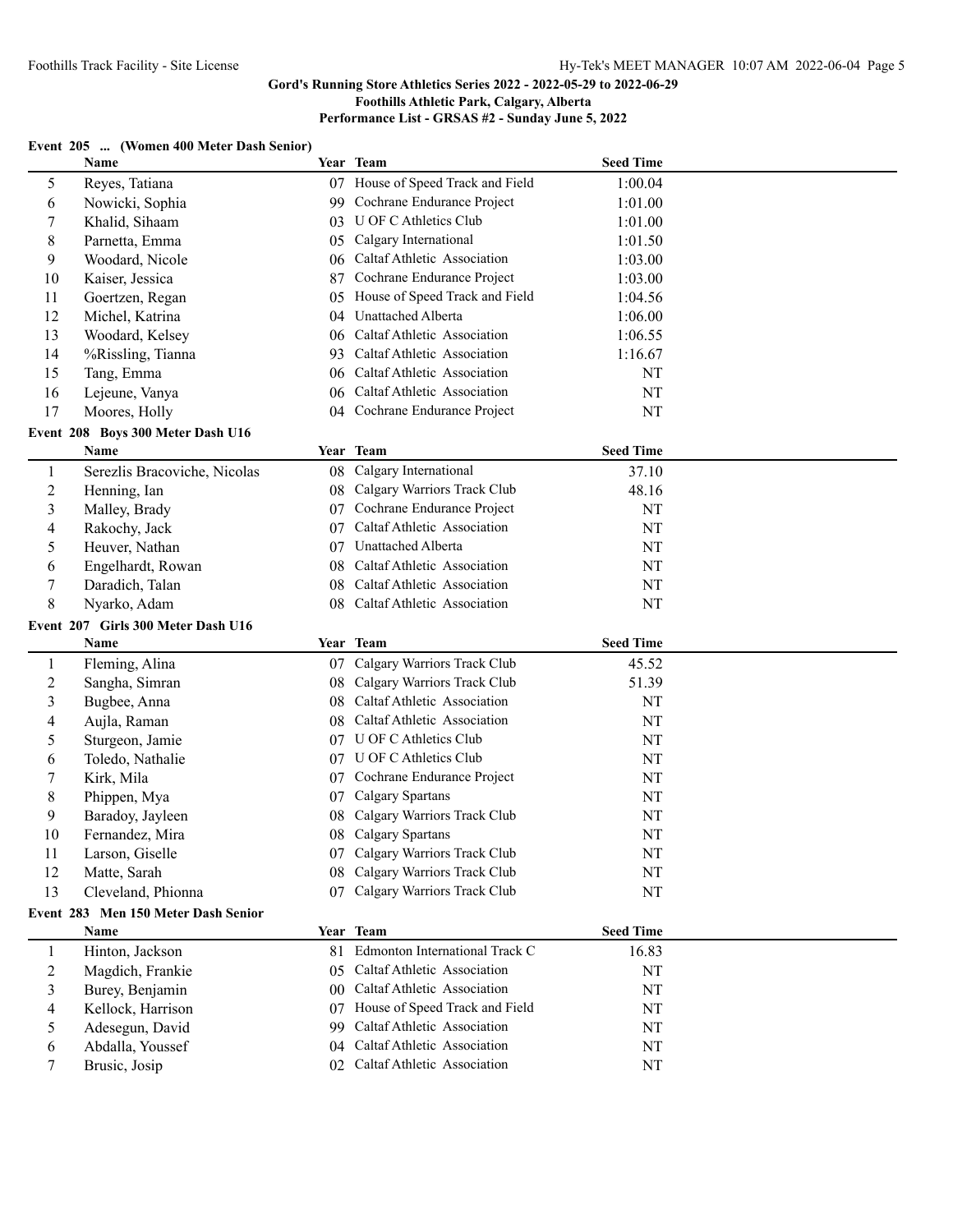# **Gord's Running Store Athletics Series 2022 - 2022-05-29 to 2022-06-29**

## **Foothills Athletic Park, Calgary, Alberta**

**Performance List - GRSAS #2 - Sunday June 5, 2022**

#### **Event 282 Women 150 Meter Dash Senior**

|                  | Name                               |      | Year Team                         | <b>Seed Time</b>  |  |
|------------------|------------------------------------|------|-----------------------------------|-------------------|--|
| $\mathbf{1}$     | Gelineau, Sophie                   |      | 98 Green and Gold Track and Field | 20.25             |  |
| $\sqrt{2}$       | Gilmore, Quinn                     | 98   | Capital City Track Club           | NT                |  |
| $\mathfrak{Z}$   | Cozma, Lisa                        | 01   | U OF C Athletics Club             | NT                |  |
| $\overline{4}$   | Woodard, Nicole                    | 06   | Caltaf Athletic Association       | NT                |  |
| 5                | Bodah, Mosetta                     | 01   | Capital City Track Club           | NT                |  |
| 6                | MacDonald, Sienna                  | 02   | U OF C Athletics Club             | NT                |  |
| 7                | Santema, Helana                    |      | 01 House of Speed Track and Field | NT                |  |
| $\,8\,$          | Fourlas, Athena                    |      | 97 U OF C Athletics Club          | NT                |  |
| 9                | Gatzke, Natasha                    |      | 02 U OF C Athletics Club          | NT                |  |
| 10               | Hausermann, Megan                  |      | 05 Caltaf Athletic Association    | NT                |  |
| 11               | Nisi, Isabella                     |      | 06 Caltaf Athletic Association    | NT                |  |
| 12               | Crowson, Sydney                    |      | 04 Caltaf Athletic Association    | NT                |  |
| 13               | Dunne, Kayla                       |      | 06 Caltaf Athletic Association    | NT                |  |
| 14               | Tang, Emma                         |      | 06 Caltaf Athletic Association    | NT                |  |
| 15               | Vergie, Hannah                     |      | 06 Caltaf Athletic Association    | NT                |  |
| 16               | Okikiolu, Bisi                     | 03.  | Caltaf Athletic Association       | NT                |  |
| 17               | Penny, Julia                       |      | 06 Caltaf Athletic Association    | NT                |  |
|                  | Event 285 Boys 150 Meter Dash U16  |      |                                   |                   |  |
|                  | Name                               |      | Year Team                         | <b>Seed Time</b>  |  |
| $\mathbf{1}$     | Serezlis Bracoviche, Nicolas       |      | 08 Calgary International          | 17.90             |  |
| $\boldsymbol{2}$ | Warne, Hudson                      |      | 08 Caltaf Athletic Association    | NT                |  |
| $\mathfrak{Z}$   | Stahl, Cameron                     | 08   | Caltaf Athletic Association       | NT                |  |
| $\overline{4}$   | Malley, Brady                      | 07   | Cochrane Endurance Project        | NT                |  |
| 5                | Engelhardt, Rowan                  | 08   | Caltaf Athletic Association       | NT                |  |
| 6                | Nyarko, Adam                       | 08   | Caltaf Athletic Association       | NT                |  |
|                  |                                    |      |                                   |                   |  |
|                  | Event 284 Girls 150 Meter Dash U16 |      | Year Team                         | <b>Seed Time</b>  |  |
|                  | Name                               |      |                                   |                   |  |
| $\mathbf{1}$     | Alicia, Mayala                     |      | 07 Caltaf Athletic Association    | NT                |  |
| $\mathbf 2$      | Harding, Shayla                    | 08   | Calgary Warriors Track Club       | NT                |  |
| $\mathfrak{Z}$   | Bugbee, Anna                       | 08   | Caltaf Athletic Association       | NT                |  |
| 4                | Ardelan, Kaeli                     | 07   | Caltaf Athletic Association       | NT                |  |
| 5                | Pfaff, Giada                       | 07   | Calgary Spartans                  | NT                |  |
| 6                | Olanrewaju, Zaria                  | 07   | Calgary Spartans                  | NT                |  |
| 7                | Eremenko, Samantha                 | 08   | Calgary Warriors Track Club       | NT                |  |
|                  | Event 254 Men High Jump Senior     |      |                                   |                   |  |
|                  | <b>Name</b>                        | Year | Team                              | <b>Seed Mark</b>  |  |
| $\mathbf{1}$     | Chase, Roenen                      | 06   | <b>Calgary Spartans</b>           | 1.80m             |  |
| $\overline{c}$   | Stilman, Regev                     | 99   | Calgary International             | 1.70 <sub>m</sub> |  |
| $\mathfrak{Z}$   | Hesketh, Adrian                    |      | 03 U OF C Athletics Club          | NH                |  |
| 4                | Shokoohi, Mehrdad                  |      | 99 U OF C Athletics Club          | NH                |  |
| 5                | Macknight, Luke                    |      | 06 Caltaf Athletic Association    | $\rm NH$          |  |
| 6                | Aquino, James                      |      | 99 U OF C Athletics Club          | NH                |  |
|                  | Event 253 Women High Jump Senior   |      |                                   |                   |  |
|                  | <b>Name</b>                        |      | Year Team                         | <b>Seed Mark</b>  |  |
| $\mathbf{1}$     | Bliss, Reagan                      | 04   | Calgary Spartans                  | 1.63m             |  |
| $\overline{c}$   | Mayr, Madison                      | 01.  | U OF C Athletics Club             | NH                |  |
| $\mathfrak{Z}$   | Izugbokwe, Akunna                  |      | 05 Caltaf Athletic Association    | $\rm NH$          |  |
| $\overline{4}$   | Machin, Rachel                     |      | 92 U OF C Athletics Club          | NH                |  |
| 5                | Watts, Abby                        |      | 01 U OF C Athletics Club          | $\rm{NH}$         |  |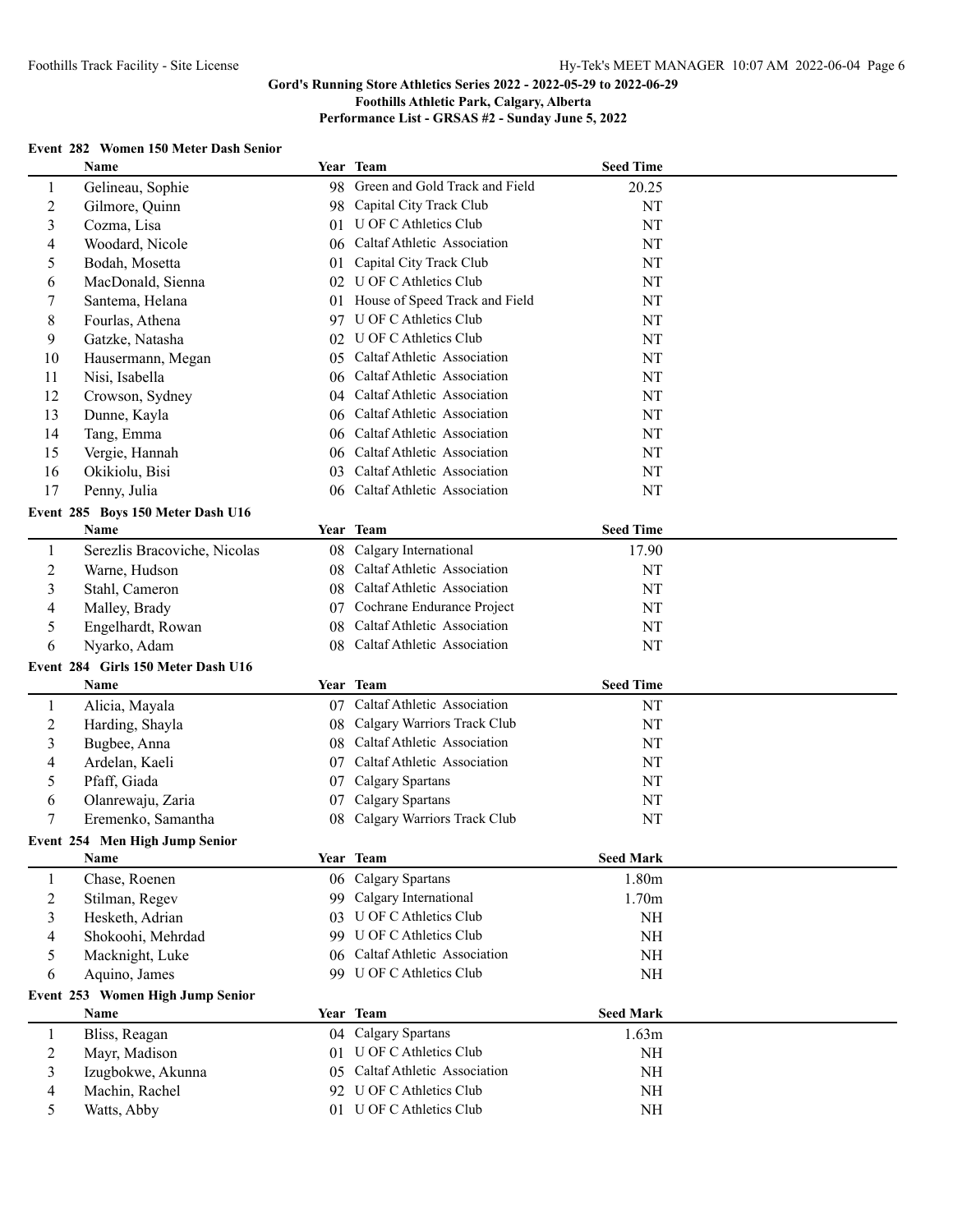**Performance List - GRSAS #2 - Sunday June 5, 2022**

|                | Event 253  (Women High Jump Senior)    |                 |                                   |                   |  |
|----------------|----------------------------------------|-----------------|-----------------------------------|-------------------|--|
|                | Name                                   |                 | Year Team                         | <b>Seed Mark</b>  |  |
| 6              | Ochosky, Brianna                       |                 | 95 U OF C Athletics Club          | <b>NH</b>         |  |
| 7              | Cozma, Lisa                            |                 | 01 U OF C Athletics Club          | <b>NH</b>         |  |
| 8              | Bruce, Mackenzie                       | 05              | Calgary Spartans                  | <b>NH</b>         |  |
| 9              | MacDonald, Sienna                      |                 | 02 U OF C Athletics Club          | <b>NH</b>         |  |
| 10             | Fourlas, Athena                        |                 | 97 U OF C Athletics Club          | <b>NH</b>         |  |
|                | Event 257 Women Triple Jump Senior     |                 |                                   |                   |  |
|                | Name                                   |                 | Year Team                         | <b>Seed Mark</b>  |  |
| 1              | Glover, Sydnie                         |                 | 05 Caltaf Athletic Association    | 10.04m            |  |
| 2              | Pachet, Leah                           |                 | 05 Caltaf Athletic Association    | 9.78m             |  |
| 3              | Kane-Rissling, Madison                 |                 | 00 U OF C Athletics Club          | <b>ND</b>         |  |
| 4              | Nwoye, Stephanie                       |                 | 05 Caltaf Athletic Association    | <b>ND</b>         |  |
|                | Event 258 Men Triple Jump Senior       |                 |                                   |                   |  |
|                | Name                                   |                 | Year Team                         | <b>Seed Mark</b>  |  |
| 1              | Jones, Caden                           |                 | 06 Cochrane Endurance Project     | 10.56m            |  |
| $\overline{2}$ | Shehata, Steven                        |                 | 03 Edmonton International Track C | ND                |  |
|                |                                        |                 |                                   |                   |  |
|                | Event 281 Boys Long Jump U16           |                 | Year Team                         |                   |  |
|                | Name                                   |                 |                                   | <b>Seed Mark</b>  |  |
| 1              | Descoteau, Dawsen                      |                 | 07 Caltaf Athletic Association    | ND                |  |
|                | Event 280 Girls Long Jump U16          |                 |                                   |                   |  |
|                | Name                                   |                 | Year Team                         | <b>Seed Mark</b>  |  |
| 1              | Nsabiyeze, Ayda                        |                 | 07 Caltaf Athletic Association    | <b>ND</b>         |  |
| 2              | Ehirhieme, Uwa                         | 08 <sup>°</sup> | Caltaf Athletic Association       | <b>ND</b>         |  |
| 3              | Sturgeon, Jamie                        |                 | 07 U OF C Athletics Club          | <b>ND</b>         |  |
| 4              | Okemakinde, Elizabeth                  | 09              | Calgary Spartans                  | ND                |  |
| 5              | Mayr, Amelia                           | 07              | Calgary Warriors Track Club       | <b>ND</b>         |  |
|                | Event 286 Women Pole Vault Senior      |                 |                                   |                   |  |
|                | Name                                   |                 | Year Team                         | <b>Seed Mark</b>  |  |
| 1              | Cocks, Paige                           | 92.             | Edmonton International Track C    | 4.05m             |  |
| $\overline{c}$ | Leonard, Sierra                        |                 | 01 Unattached-Saskatchewan        | 3.68m             |  |
| 3              | Ellis, Lauren                          |                 | 99 Edmonton International Track C | 3.30 <sub>m</sub> |  |
| 4              | Van Ryswyk, Olivia                     |                 | 02 Edmonton International Track C | 3.25m             |  |
| 5              | Badau, Raluca                          |                 | 01 U OF C Athletics Club          | NH                |  |
|                | <b>Event 287 Men Pole Vault Senior</b> |                 |                                   |                   |  |
|                | <b>Name</b>                            |                 | Year Team                         | <b>Seed Mark</b>  |  |
| 1              | Allen, Spencer                         |                 | 93 Edmonton International Track C | 5.05m             |  |
| 2              | Osborne, Adam                          | 93.             | Edmonton International Track C    | 4.70m             |  |
| 3              | Stilman, Regev                         | 99              | Calgary International             | 3.40m             |  |
| 4              | Aquino, James                          | 99              | U OF C Athletics Club             | 3.00 <sub>m</sub> |  |
| 5              | Shokoohi, Mehrdad                      |                 | 99 U OF C Athletics Club          | NH                |  |
| 6              | Hesketh, Adrian                        |                 | 03 U OF C Athletics Club          | <b>NH</b>         |  |
|                | Event 271 Women Shot Put 4KG Senior    |                 |                                   |                   |  |
|                | Name                                   |                 | Year Team                         | <b>Seed Mark</b>  |  |
| 1              | Omosun, Osereme                        |                 | 99 U OF C Athletics Club          | 12.08m            |  |
| $\overline{c}$ | %McCulloch, Jasmyn                     |                 | 93 Caltaf Athletic Association    | 8.71m             |  |
| 3              | Al-Saket, Shadan                       |                 | 02 U OF C Athletics Club          | 6.48m             |  |
| 4              | MacDonald, Sienna                      |                 | 02 U OF C Athletics Club          | ND                |  |
| 5              | Gatzke, Natasha                        |                 | 02 U OF C Athletics Club          | <b>ND</b>         |  |
| 6              | Machin, Rachel                         |                 | 92 U OF C Athletics Club          | ND                |  |
|                |                                        |                 |                                   |                   |  |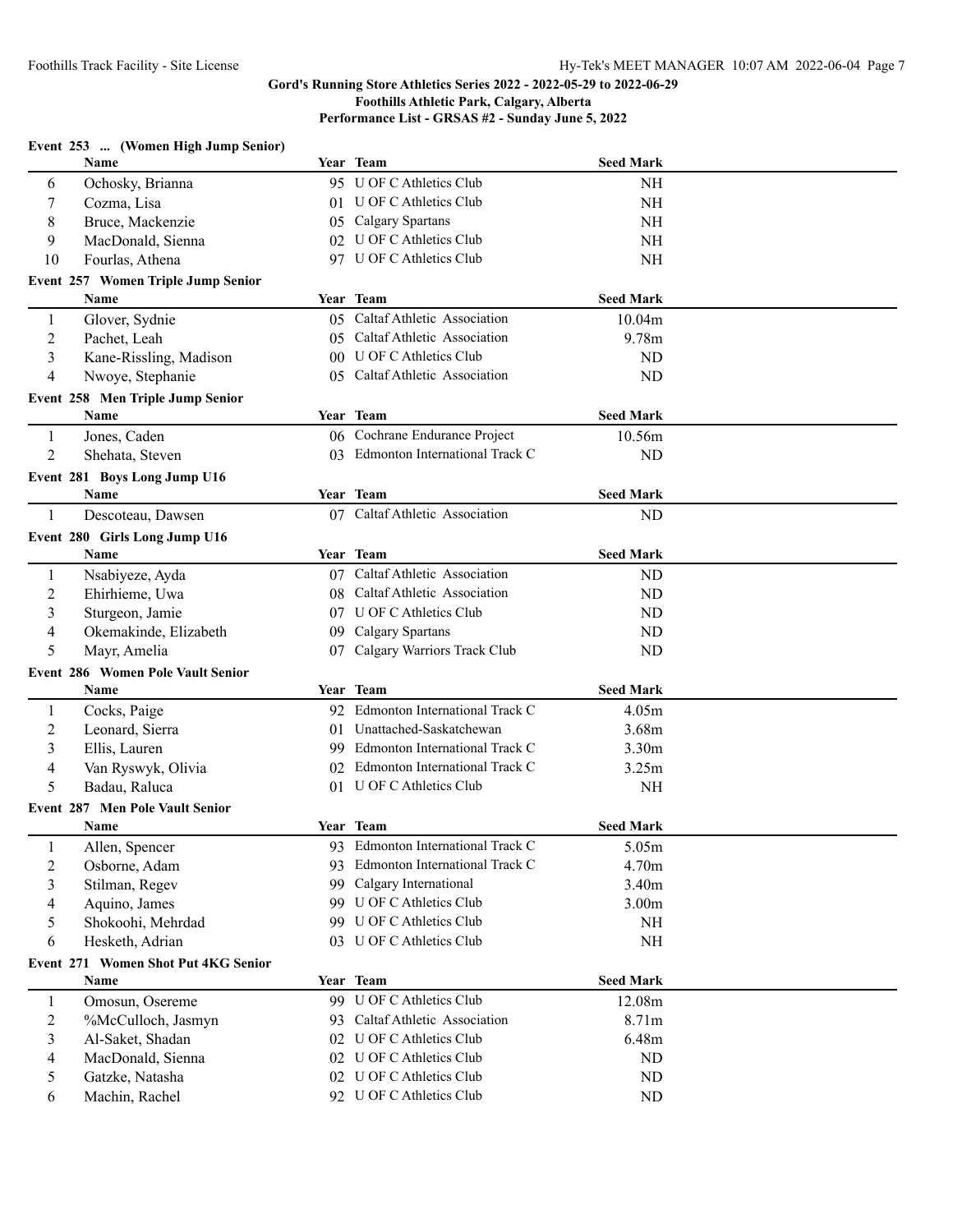## **Gord's Running Store Athletics Series 2022 - 2022-05-29 to 2022-06-29 Foothills Athletic Park, Calgary, Alberta Performance List - GRSAS #2 - Sunday June 5, 2022**

|                                | Event 271  (Women Shot Put 4KG Senior)          |                                                           |                  |  |
|--------------------------------|-------------------------------------------------|-----------------------------------------------------------|------------------|--|
|                                | Name                                            | Year Team                                                 | <b>Seed Mark</b> |  |
| 7                              | Cozma, Lisa                                     | 01 U OF C Athletics Club                                  | ND               |  |
| 8                              | Johnson, Alexis                                 | 00 Caltaf Athletic Association                            | ND               |  |
| 9                              | Fourlas, Athena                                 | 97 U OF C Athletics Club                                  | <b>ND</b>        |  |
|                                | Event 278 Women Shot Put 3 KG Masters           |                                                           |                  |  |
|                                | <b>Name</b>                                     | Year Team                                                 | <b>Seed Mark</b> |  |
| 1                              | Jolicoeur, Jovette                              | 59 U OF C Athletics Club                                  | 8.24m            |  |
| 2                              | Lauridsen, Susanne                              | 58 U OF C Athletics Club                                  | 6.77m            |  |
| 3                              | Nesterenko, Louise                              | 50 U OF C Athletics Club                                  | 4.25m            |  |
|                                | Event 275 Women Shot Put 3 kg U18               |                                                           |                  |  |
|                                | Name                                            | Year Team                                                 | <b>Seed Mark</b> |  |
| 1                              | Armstrong, Claire                               | 06 Calgary Spartans                                       | ND               |  |
|                                | Event 272 Men Shot Put 7.62kg Senior            |                                                           |                  |  |
|                                | Name                                            | Year Team                                                 | <b>Seed Mark</b> |  |
| 1                              | Eze, Wesley                                     | 02 U OF C Athletics Club                                  | 13.48m           |  |
| $\overline{2}$                 | Banks, Liam                                     | 96 Caltaf Athletic Association                            | 13.19m           |  |
| 3                              | %Livingstone, Andrew                            | 00 Caltaf Athletic Association                            | 7.44m            |  |
|                                | Event 273 Men Shot Put 6 kg U20                 |                                                           |                  |  |
|                                | Name                                            | Year Team                                                 | <b>Seed Mark</b> |  |
| 1                              | Schultz, Caiden                                 | 03 Caltaf Athletic Association                            | 11.07m           |  |
|                                | Event 274 Men Shot Put 5 kg U18                 |                                                           |                  |  |
|                                | Name                                            | Year Team                                                 | <b>Seed Mark</b> |  |
| 1                              | Parker, Thane                                   | 05 Caltaf Athletic Association                            | 10.09m           |  |
|                                | Event 277 Boys Shot Put 4 kg U16                |                                                           |                  |  |
|                                | Name                                            | Year Team                                                 | <b>Seed Mark</b> |  |
| 1                              | Berry, Addison                                  | 07 Calgary Spartans                                       | 9.72m            |  |
| 2                              | Fischer, Ephrem                                 | 08 Caltaf Athletic Association                            | ND               |  |
|                                |                                                 |                                                           |                  |  |
|                                | Event 276 Girls Shot Put 3 kg U16<br>Name       | Year Team                                                 | <b>Seed Mark</b> |  |
|                                |                                                 | 08 Caltaf Athletic Association                            |                  |  |
| $\mathbf{1}$<br>$\overline{c}$ | O'Donoghue, Mya<br>Schultz, Breanna             | 07 Caltaf Athletic Association                            | ND<br>ND         |  |
| 3                              | Mayr, Amelia                                    | 07 Calgary Warriors Track Club                            | ND               |  |
|                                |                                                 |                                                           |                  |  |
|                                | Event 264 Men Hammer Throw 16 lb Senior<br>Name | Year Team                                                 | <b>Seed Mark</b> |  |
|                                |                                                 | 01 Chinook Track & Field Club                             |                  |  |
| 2                              | Allen, Parker<br>Eze, Wesley                    | 02 U OF C Athletics Club                                  | 52.49m<br>26.14m |  |
|                                |                                                 |                                                           |                  |  |
|                                | Event 263 Women Hammer Throw 4 kg Senior        |                                                           |                  |  |
|                                | Name                                            | Year Team                                                 | <b>Seed Mark</b> |  |
| 1                              | Omosun, Osereme                                 | 99 U OF C Athletics Club<br>98 Chinook Track & Field Club | 55.94m           |  |
| $\overline{c}$                 | Szabo, Madeline                                 | 04 Caltaf Athletic Association                            | 50.97m           |  |
| 3                              | Storr, Lycia                                    |                                                           | ND               |  |
|                                | Event 269 Women Hammer Throw 3kg-4 kg Masters   |                                                           |                  |  |
|                                | Name                                            | Year Team                                                 | <b>Seed Mark</b> |  |
| -1                             | Nesterenko, Louise                              | 50 U OF C Athletics Club                                  | 13.62m           |  |
|                                | Event 228 Women Hammer Throw 3 kg U18           |                                                           |                  |  |
|                                | Name                                            | Year Team                                                 | <b>Seed Mark</b> |  |
| $\mathbf{1}$                   | Armstrong, Heather                              | 06 Calgary Spartans                                       | ND               |  |
| $\overline{c}$                 | Armstrong, Claire                               | 06 Calgary Spartans                                       | <b>ND</b>        |  |